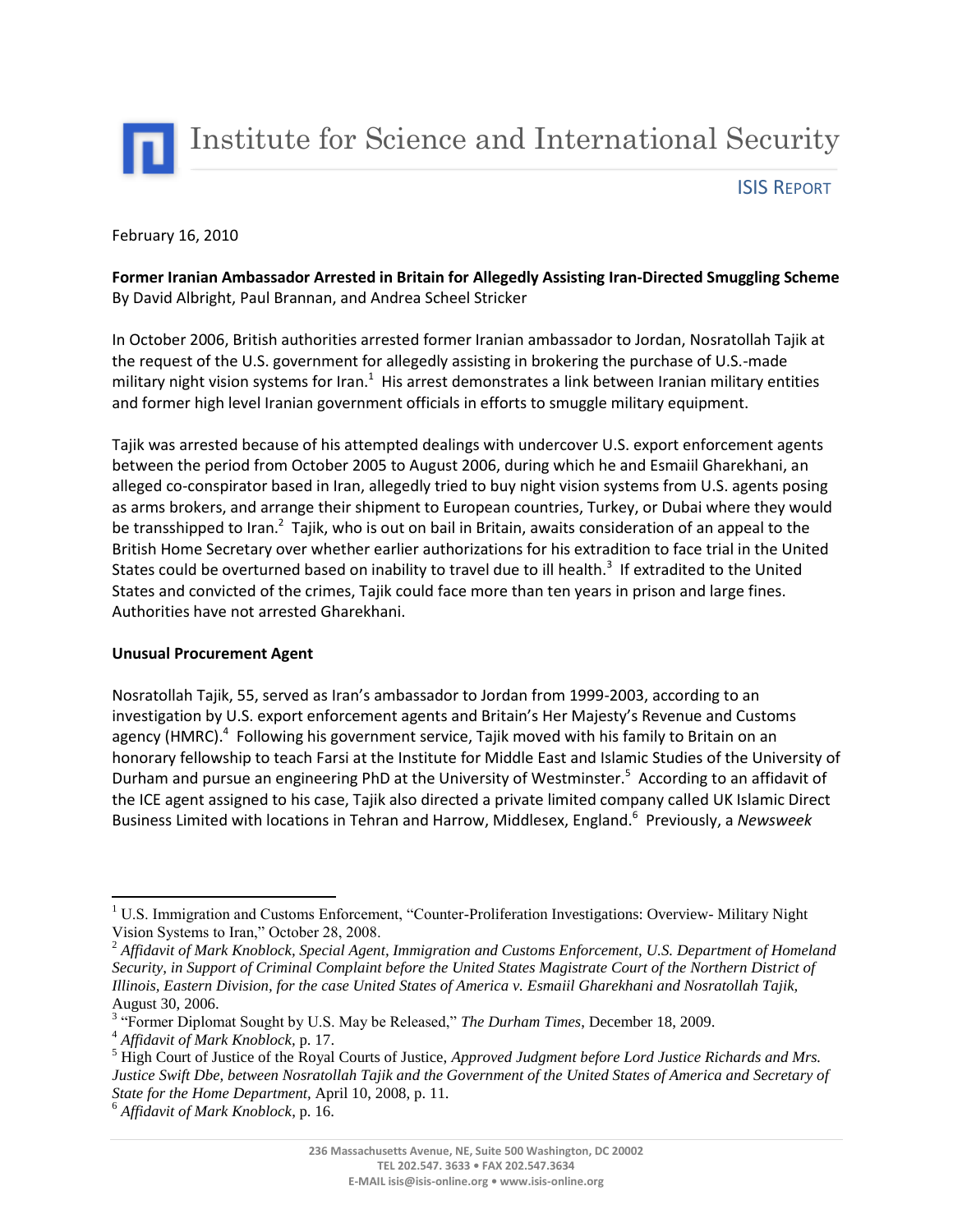report stated, Israeli intelligence investigated the activities of Tajik during his ambassadorship as they related to recruiting Palestinian trainees for terrorist operations against Israel.<sup>7</sup>

Tajik was indicted by the United States Northern District of Illinois Court in August 2006 on two counts of conspiring to export the military night vision equipment without a license from the State Department's Directorate of Defense Trade Controls. The items were considered defense articles controlled for export by the International Traffic in Arms Regulations and U.S. Munitions List.<sup>8</sup>

Gharekhani directed the procurement scheme from Iran and used Tajik, a close friend, and his Britainbased company, for brokering and transshipment purposes. ICE Agents determined that Gharekhani worked as a procurement agent supplying the needs of the Iranian military via his position at Industrial Automation Group (IAG), located in Tehran.<sup>9</sup> According to websites such as TradeKey.com that list and identify companies, IAG was "founded by a group of experts, well educated engineers of best Iranian universities…in the field of industrial vibration measurement, modal test, fatigue, control, industrial automation, and measurement tools."<sup>10</sup> Gharekhani's Iranian customers are not detailed in legal documents relating to the case, but they were likely entities of the Iranian military establishment that use Industrial Automation Group as an equipment supplier. The address listed for IAG, at the intersection of Pasdaran Avenue and Dolat Street, is located within a well-known Defense Industries Organization (DIO) neighborhood in northeastern Tehran.

Gharekhani allegedly sent purchase orders from his Iranian customers, directly to ICE agents posing as company officials or brokers for the night vision equipment. In 2004, ICE launched a wide ranging operation that set up phony companies that could receive illicit procurement requests from arms traffickers with the objective of prosecuting them for attempts to commit crimes.<sup>11</sup> ICE agents told Gharekhani that they could broker high value military equipment sales based on insider connections at prominent U.S. manufacturers

# **Use of Britain as a Transshipment Point**

Tajik allegedly assisted Gharekhani by communicating with U.S. agents to arrange transshipment and payment for items, suggesting both Dubai and the United Kingdom as transshipment points. He stated his preference and past success in using Britain as a shipping destination for U.S. goods before they went to Iran.<sup>12</sup> Tajik and Gharekhani allegedly operated under a strategy of mislabeling and undervaluing the contents of packages in order to export them out of the United States to third party countries, and from third party countries to Iran.

The following details the alleged procurement attempts and scheme used by the Gharekhani-Tajik procurement ring to try to acquire controlled equipment from the United States. Because the attempted procurements, particularly a plan discussed over many months to order night vision systems, were part of the U.S. sting operation, none of the equipment was sent to Iran. The accused have not yet been convicted of any crimes.

 $\overline{\phantom{a}}$ 

<sup>7</sup> Michael Isikoff and Mark Hosenball, "Red Flag," *Newsweek*, November 16, 2009.

<sup>8</sup> *Affidavit of Mark Knoblock*, pp. 3-4.

<sup>9</sup> *Affidavit of Mark Knoblock*, p. 6.

 $^{10}$  [http://jp.tradekey.com/profile\\_view/uid/203950.htm](http://jp.tradekey.com/profile_view/uid/203950.htm)

<sup>&</sup>lt;sup>11</sup> Carrie Johnson and Spencer S. Hsu, "Cat-and-Mouse Game Traps Arms Broker," The Washington Post, December 3, 2009.

<sup>12</sup> *Affidavit of Mark Knoblock*, p. 15.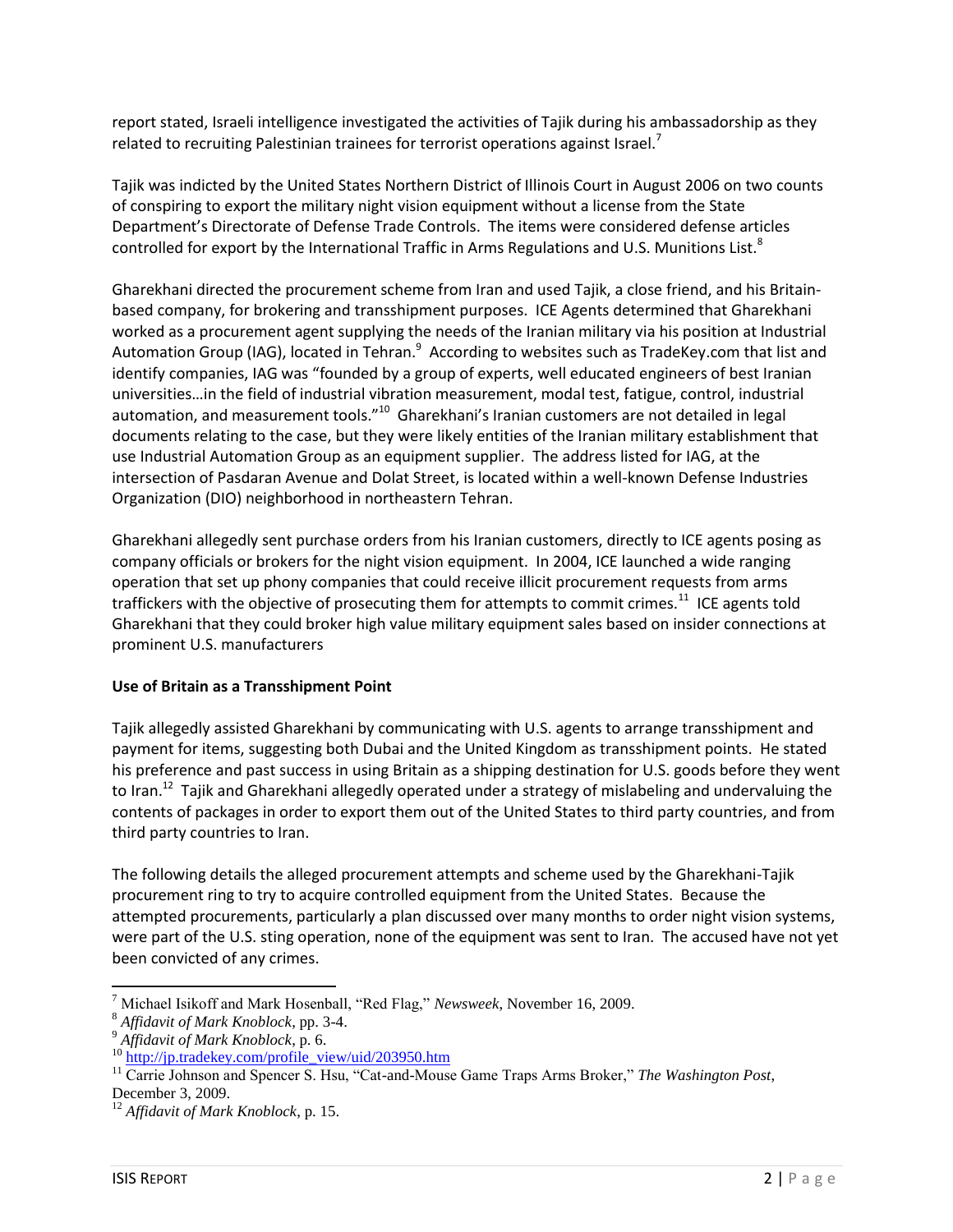#### *Procurement Attempts*

It appears that Gharekhani first contacted a U.S. company by e-mail requesting to purchase night vision binoculars, goggles, tools, laser range finders and laser aiming guns for around \$3 million. He said that he wanted to be their "exclusive agent in Iran."<sup>13</sup> The company apparently referred the e-mail to authorities, who identified Gharekhani's internet protocol (IP) address as belonging to the Industrial Automation Group in Tehran. Authorities referred Gharekhani to an ICE e-mail address, which they called the e-mail address of "a local representative that may be able to assist."<sup>14</sup> In October 2005, ICE agents based in Chicago posed as company officials or brokers and responded by telephone to see if they could launch a sting operation against Gharekhani and any associates for illicit procurement attempts.

The ICE agent who telephoned Gharekhani asked whether his customer was located in Iran, and he said that this was the case. The agent said that the night vision equipment sought was embargoed for export to Iran, and Gharekhani replied that the equipment could be sent to his "office" in Istanbul, Turkey and then onward to Iran. The agent expressed caution over exporting items without a license because of the illegality of the exports even if sent first to Turkey, but Gharekhani assured the agent that they would have "wide cooperation."

In January 2006, a second agent send Gharekhani a price quote of \$55,170 for night vision equipment and discussed involving another supplier "friend" (undercover ICE agent) in the transaction. In February, Gharekhani recommended shipping the items to Iran via his partners' offices in Sweden, Germany, or Turkey. He said the agents could ship the holographic weapon sights to Turkey but mischaracterize the contents of the package as a gift with no value, and he provided an address in Istanbul for shipping purposes. In March, Gharekhani changed these plans, notifying the agents that the Turkish government could be difficult over imports and exports, and they should now plan to send the equipment to a Dubai address belonging to another "partner."<sup>15</sup>

In May 2006, Gharekhani again changed plans, informing the ICE agents that they should deal with his partner, Mr. Tajik, based in the United Kingdom. Gharekhani stated, "I think it is better for you to do business with a British company" for added security, and he said that Mr. Tajik, one of his best friends, knew the details about the order and Gharekhani's business and would call to finalize shipping arrangements. Tajik soon phoned the agents and despite being informed that it was illegal to ship U.S. origin items to Iran from Britain, he assured the agents that his "colleague" in Dubai could successfully receive the items either directly from the United States or from the United States via Britain.<sup>16</sup>

When asked whether he had previously transshipped U.S. items before, Tajik responded "Yes, yes, yes. Night vision plus the other equipment…I did it last month and it was no problem." He said that he had acquired these items from a U.S. company which did not suspect the shipment would be diverted from Britain, and that he shipped the items to Iran on Iran Airlines. Regarding the U.S. company, Tajik said, "…They just know the goods, the instrument is going to the U.K…and then in the U.K. we change the label…and we change the name and send it to Iran." Tajik asked the agent about his or her relationship

l

 $<sup>13</sup>$  Ibid, p. 5; The Affidavit states that this e-mail was sent to a U.S. e-mail address and was brought to the attention</sup> of law enforcement officials. From this information, one can infer that it may have been a U.S. company or supplier that was the original recipient of the e-mail.

<sup>14</sup> *Affidavit of Mark Knoblock,* p. 6.

 $15$  Ibid, pp. 9-12.

 $^{16}$  Ibid, pp. 13-15.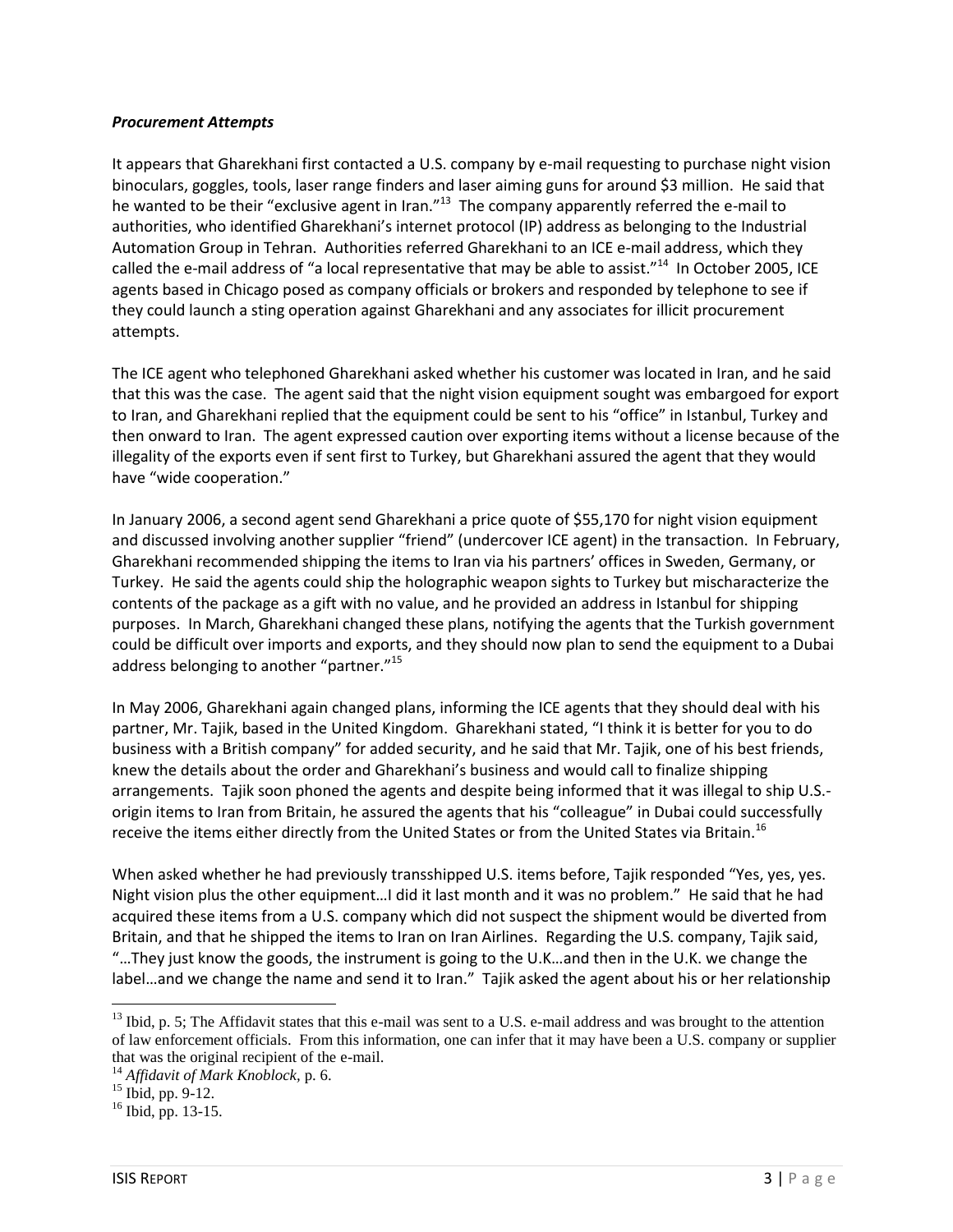with one of the companies that were poised to make a deal for the night vision systems, and the agent responded that he or she had a relationship with an insider who had agreed to make illicit sales for payment.<sup>17</sup>

Tajik and Gharekhani arranged to open a letter of credit to pay for the items once they were shipped to Britain or Dubai, but the ICE agents demurred that using letters of credit for payment after shipments were sent were risky. Tajik replied that they were not authorized to send money before shipments were received, and that another option would be to bring the equipment to London and meet in person to exchange the equipment for payment. In July 2006, an ICE agent sent an invoice for a sale totaling \$51,155 for a holographic weapons sight, night vision sight, night vision weapon sight, binocular night vision goggle, 2 night vision goggles, 3 modular day/night weapon sights, monocular night vision device, and an auto gating night vision image intensifier tube. All of the items except the holographic weapon sight are controlled for export on the U.S. Munitions List. Gharekhani indicated the payment was ready; he e-mailed the agents a copy of a bank wire transfer from Saman Bank Corporation to Tajik's bank account at HSBC Bank in Britain. $^{18}$ 

The agents agreed preliminarily to deliver the items directly to Tajik during a meeting at his Durham, England office on August 17, 2006, but then said that they would rather discuss the deal and show Tajik some of the equipment without finalizing the sale until later. During the videotaped meeting with two agents, Tajik was shown some of the military equipment and appeared to know how to operate it. Tajik requested that agents provide two invoices with the items once they were delivered, one with the accurate description and price of the items for the Iranian customer, and another misrepresenting and undervaluing the items, the invoice that would be attached to packages going through British customs to Iran so they would clear without problems. Tajik also inquired about purchasing a Millennium 35 mm naval gun system with anti-guided missile capabilities made by a Swiss company, Oerlikon Contraves, and sold in the United States by Lockheed Martin. The agents informed Tajik that they were acting illegally by bringing the night vision systems to Britain to discuss a sale to Iran.<sup>19</sup>

Apparently becoming suspicious, Tajik began attempting to obscure the conversation from electronic surveillance by asking that a radio be turned on (one was not available), and then tapping his fingers on the table while speaking in low tones. Despite this, the participants agreed upon the final terms of the deal for night vision equipment and discussed the possibility of future cooperation. Following the meeting, in August, Gharekhani informed the agents by e-mail that the money was ready and also inquired about purchasing items made by Raytheon. Tajik e-mailed the agents on August 30 asking when they would come to Durham to deliver the equipment.<sup>20</sup>

In October 2006, British authorities arrested Nosratollah Tajik at his residence in County Durham, England following the approval of an arrest warrant stemming from a U.S. arrest and extradition request filed in the Northern District of Illinois on August 30, 2006.<sup>21</sup> He remains out of prison on bail pending his planned extradition to the United States.

 $\overline{a}$  $17$  Ibid, p. 15.

<sup>&</sup>lt;sup>18</sup> Ibid, pp. 15-23.

 $19$  Ibid. pp. 23-25.

<sup>20</sup> Ibid, pp. 25-26.

<sup>21</sup> "Overview- Military Night Vision Systems to Iran;" *Affidavit of Daniel Rubenstein, Assistant U.S. Attorney for the Northern District of Illinois, Department of Justice, in Support of Request for Extradition of Nosratollah Tajik, before United States Magistrate Judge of the United States District Court, Northern District of Illinois, Eastern Division,* August 30, 2006.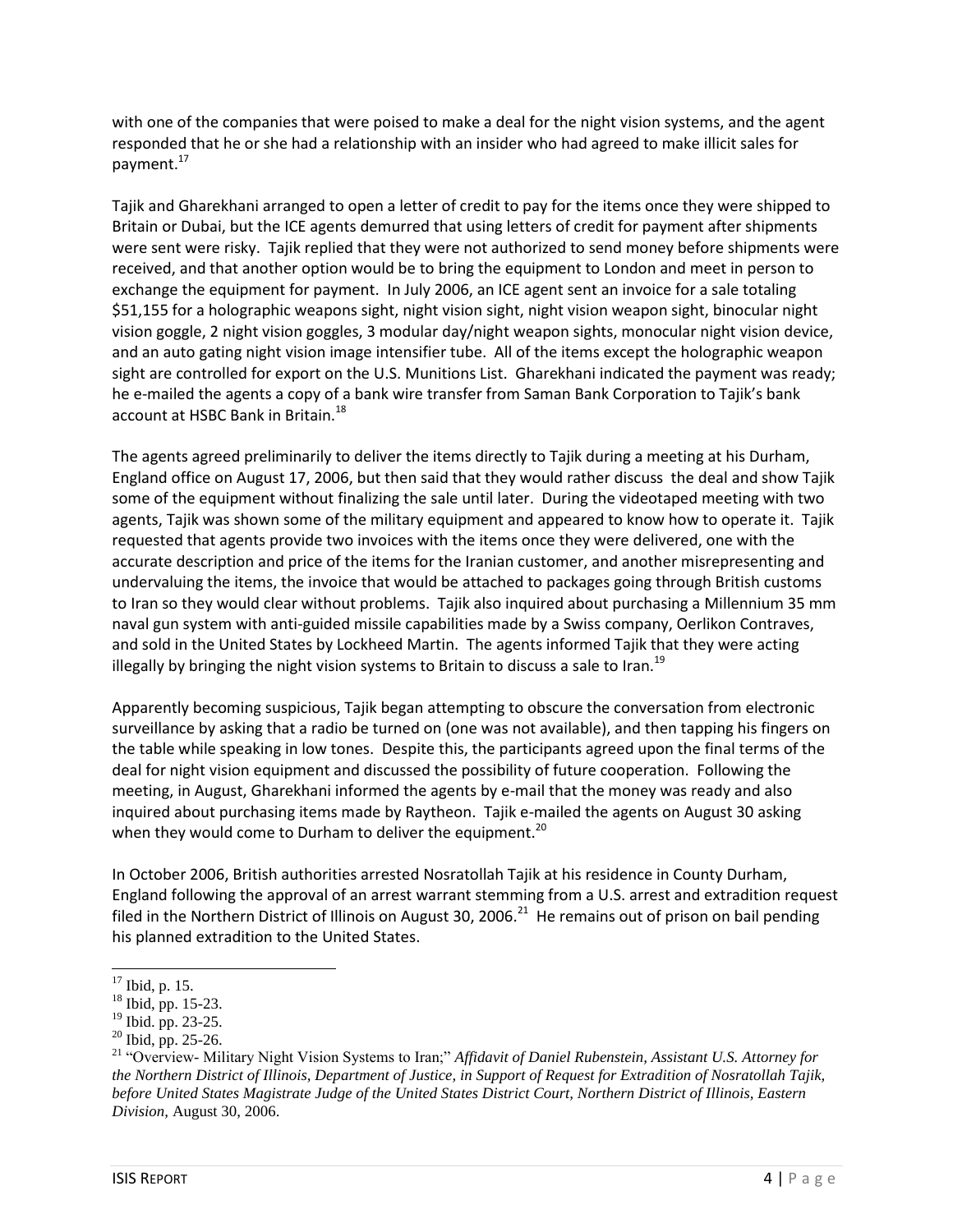# **British Extradition Proceedings**

In April 2007, a British district court ruled that Tajik could be extradited to the United States, and referred Tajik's appeal over the matter to the British Secretary of State.<sup>22</sup> In June 2007, the British Secretary of State authorized Tajik's extradition. He also appealed this extradition authorization and a hearing was held on April 10, 2008 by the High Court of Justice to revisit the decision of the district  $court.<sup>23</sup>$ 

During this hearing, Tajik's legal representation raised issues over: whether Tajik could legally face extradition since the offenses committed did not take place inside the United States; whether he was physically and mentally fit to stand trial abroad; whether the United States had abused the British process of extradition by entrapping him in a sting operation and accusing him of a crime; whether he was likely to be targeted as a terrorism suspect or enemy combatant on account of the poor relations between the United States and Iran, potentially facing discrimination during a trial; whether he could be charged with additional offenses not included in the original charges once extradited; and whether his or his family's private lives could be threatened should he be extradited. The high court did not agree that these issues raised relevant legal concerns and stood by the district court's earlier ruling and the decision of the Secretary of State that Tajik should be extradited.<sup>24</sup>

The British Home Secretary is reportedly considering another appeal by Tajik that he is physically unfit for travel to the United States due to heart complications and surgeries exacerbated by the emotional trauma of legal proceedings.<sup>25</sup> Iranian foreign minister Manouchehr Mottaki requested the release of Tajik in meetings with British counterparts, but his request was denied. Minister Mottaki claimed the decision was "unethical."<sup>26</sup>

## **Lessons and Observations**

The Tajik case shows that procurement efforts are undertaken by former high-level Iranian officials in support of Iran's military activities. It also demonstrates that Iranian procurement agents operate in a dispersed, networked fashion with trusted overseas agents stepping in to help as needed.

The case also demonstrates the methods used by illicit procurement entities in order to avoid detection. The key strategies included using transshipment countries, altering labels on the goods and likely the export documents as well, and undervaluing the goods being shipped. When a sensitive item is leaving a country with more robust controls, such as the United States, the description of the items on the package and on customs declarations need to be accurate, so as not to arouse suspicions by the supplying company or customs authorities. Once the items arrive in the next country, however, the procurement agent changes the description of the products and, accordingly, its value, in order to ease its export to a country like Iran, as customs agents will scrutinize product descriptions and values for potentially banned items. Short of opening a package, customs agents have the product descriptions and other declarations to rely on. The above methods are used consistently by illicit procurement

 $\overline{a}$ <sup>22</sup> "Court Supports U.S. Extradition Bid," BBC News. April 19, 2007.

<sup>23</sup> *Approved Judgment before Lord Justice Richards*.

 $24$  Ibid.

<sup>25</sup> "Former Diplomat Sought by U.S. May be Released;" *Approved Judgment before Lord Justice Richards*.

<sup>&</sup>lt;sup>26</sup> "Iran Asks U.K. to Release Ex-Diplomat," Iran Press TV. July 23, 2008.